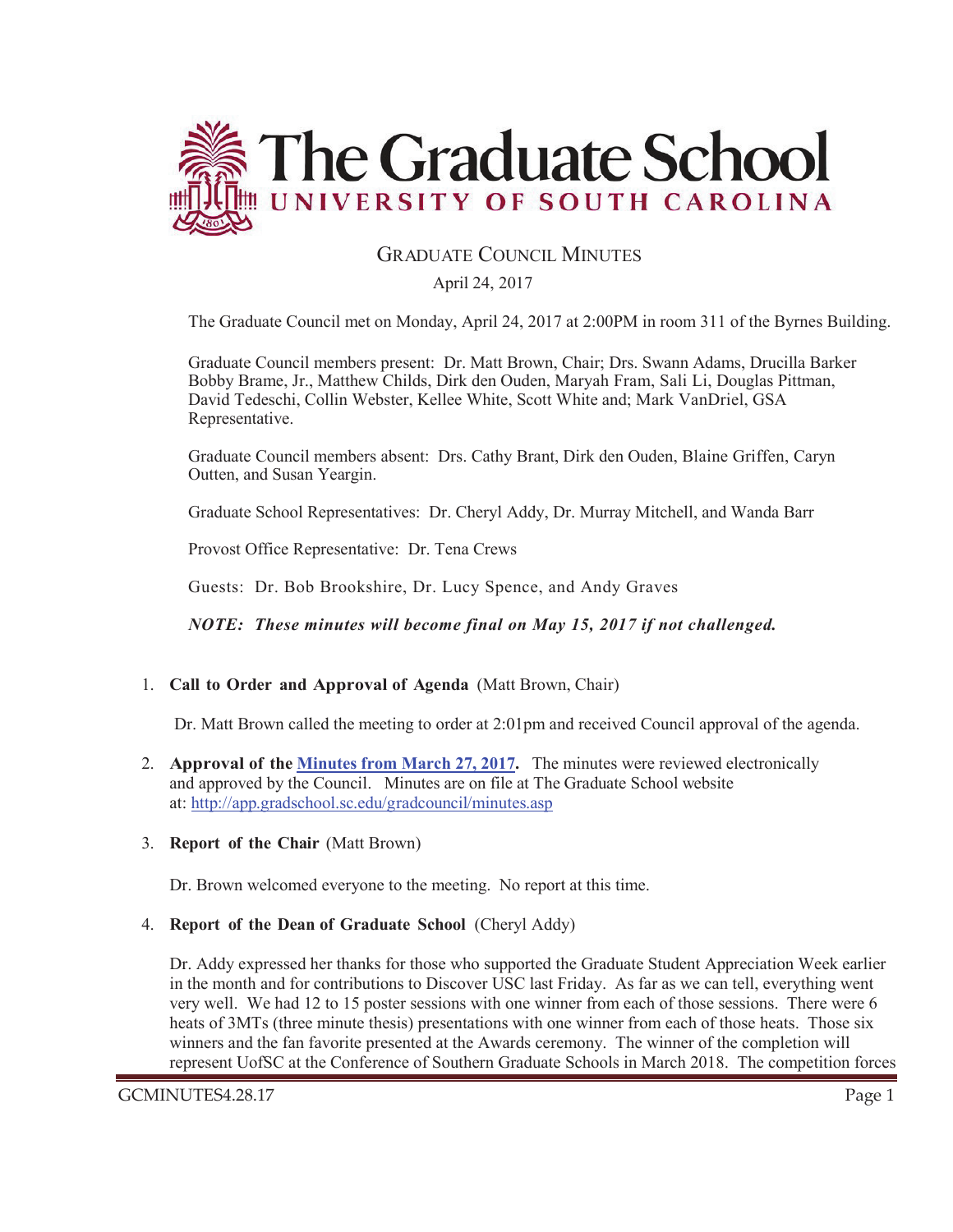the students to think about their topic in terms of communicating with someone totally outside their field and make them understand. The seven students that made it to the finals all did an outstanding job.

Dr. Addy would love to see this grow and become a more typical practice that our students do both for themselves and for use to market ourselves to prospective students. Showing a rotating set of these presentations to highlight ongoing research and the impact that it can have would be most desirable. We will see if some of these 3MT presentations can be made available.

We are at the end of the spring semester. The doctoral hooding is scheduled for Saturday, May 6<sup>th</sup> at 1:00p.m. in the Koger Center. We are expecting around 110 graduates to participate in the ceremony. Dr. Janette Andrews from Nursing will be the Commencement speaker this time. Our masters students are eligible to participate in one of three masters ceremonies that will take place on Friday afternoon, Saturday morning, and Saturday afternoon. Traditionally, there is an emeritus faculty member who participates with the Mace party. Dr. Addy was asked for a suggestion for the Saturday afternoon ceremony. Dr. Miriam Johnson, recently retired from Social Work, still in the area, a committed member of Graduate Council and Graduate Faculty has agreed to participate in the Saturday afternoon ceremony with the Mace party.

Due to federal regulations related to FICA exemptions, we had to tighten up on the guidelines for graduate assistantships for this summer. Except for students on Special Enrollment (Z Status), we are now requiring a three credit hour minimum enrollment in the summer in order for graduate students to hold an assistantship. Federal regulations clearly talk about the role of the student and the role of the employee. A graduate assistant should be a student first, and an employee second. The concern is that if we were allowing students only enrollment for one credit hour to work, (especially for extended hours), it would be awfully hard to justify that their student role exceeded their employee role.

After going back and forth with HR and Payroll, we ended up going with the three credit hour enrollment which actually is the standard used by many universities. The problem is that by the time we made the decision, too much time had passed and many departments had already begun to submit their GA hires for the summer. If the hires were submitted and processed early spring, we won't go back to fix those. The students have to be enrolled in order to be hired as a student. You can still hire under-enrolled students or non-enrolled student through VIP as graduate student part time and pay them by the hour. We are not trying to generate more tuition. If the students don't need the credit hours, hire them as hourly paid graduate students so neither the students nor the programs are forced to pay tuition. Please see attached memo.

This year is year five of the current contract with AIG, the student health insurance provider for UofSC. Graduate student health insurance coverage was slated for a significant premium increase effective 2017- 2018 school term. Most undergraduate students remain on their parents' health insurance policy; so health insurance coverage for them was optional. The provider agreed to lower the premium costs if UofSC would enforce a hard waiver for all undergraduate students to be covered as well. As a result of the hard waiver, the health insurance for graduate student insurance premiums will drop tremendously for the upcoming school year. This fall, we will do a new RFP for a new five year contract—could possibly be a new vendor.

At the Faculty Senate meeting, a set of proposed changes to the faculty manual were approved that would expand voting rights for non-tenure track faculty. These changes are not final yet because they next have to be approved by the General Faculty. If approved, the changes will need to be approved by the Board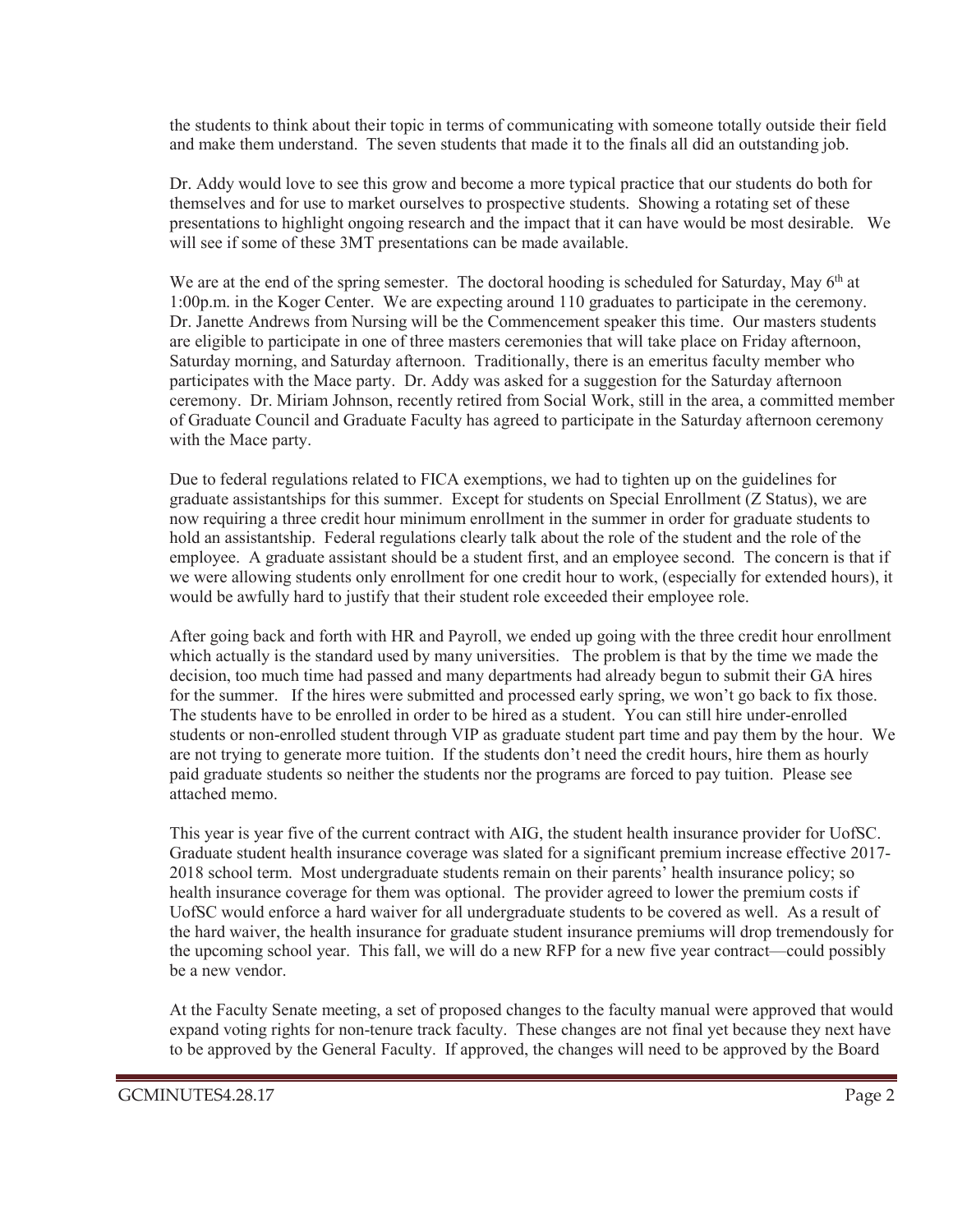of Trustees and by Dr. Pastides who has already voiced his support. When we wrote the section on the Associate Graduate Faculty membership in general, it was in the context of the definition of university faculty. Once all of this is approved, we probably need to go back and revisit the entire section carefully to make sure that the language is consistent with the expanded definition of faculty.

In the Provost Blue Ribbon Panel last year, there were several comments and recommendations related to communication. These were on many levels such as communication with perspective and current students, how professional development opportunities and activities are made available, and how the Graduate School communicates with all of you. There is always room for improvement. Combined with this, we are working on how to upgrade the website, our major means of communication. Graduate School employees Wright Culpepper, Emily Rendek, and Holly Moore have been working on a plan to build out these communication strategies. A lot of what we want to do will require some interaction with the programs. Expect more information on this endeavor in the coming year.

Due to a busy work schedule and Dr. Miller's travel, Dr. Addy hasn't had an opportunity to sit down and discuss at great length the set of recommendations that the Academic Policy and Practices Committee developed. She has talked with him briefly regarding the MOUs and international programs. He is keeping her much more involved regarding international education to ensure that commitments are not being made without the Graduate School's endorsement.

#### 5. **Report of the Secretary of the Graduate Council / Senior Associate Dean** (Murray Mitchell)

Dr. Mitchell shared the following information regarding professional development—information provided by Dr. Heather Brandt:

#### **3MT competition at Discover USC last week:**

Preliminary Heat Winners

- William Schroer, MS program, Geological Sciences (Heat A)
- Gary Sellick, PhD program, History (Heat B)
- Caroline Dunn, PhD program, Health Promotion, Education, and Behavior (Heat C)
- Nujhat Choudhoury, PhD program, Chemical Engineering (Heat D)
- Samuel King, PhD program, History (Heat E)
- Rebecca Hirschhorn, PhD program, Exercise Science (Heat F)
- Jordan Holmes, PhD program, Chemistry (Fan Favorite)

*Preliminary heat winners and fan favorite receive \$150.*

Overall Winner

• Gary Sellick, PhD program, History – "Black Skin, Red Coats: The Carolina Corps & British Emancipation"

#### *Overall winner will represent the University of South Carolina in the 3MT competition as part of the Council of Southern Graduate Schools meeting in spring 2018.*

Please get the word back to your students (Masters or Doctoral) that this 3MT does not have to be your actual thesis or dissertation. It can be another project based on the rules. Students who need an opportunity to gain some experience in presenting can take advantage of this opportunity. They don't have to wait until they are about to graduate to participate in this competition. Early experience in presenting their work to an audience is good. It takes some practice to limit oneself to speaking for three minutes without notes and hitting upon all the salient points takes some practice.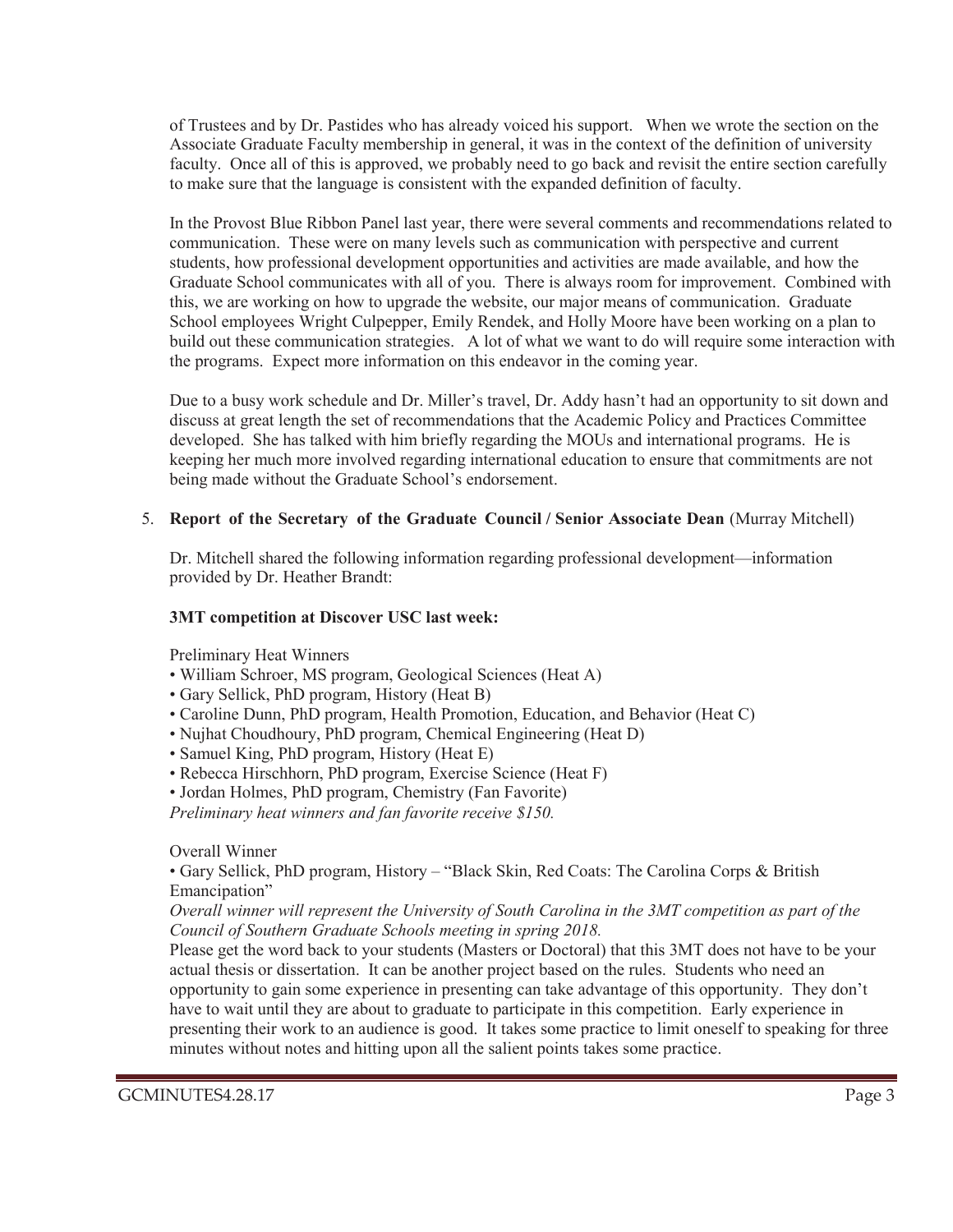#### **Graduate Civic Scholars Program, 2017-18:**

Allison Marsh (history) is the director, and Lucy Annang-Ingram (health promotion, education, and behavior) is co-director. The new cohort includes 12 graduate students (5 masters, 7 doctoral) representing 12 departments. Letters of agreement are being reviewed and signed at this time. The summer intensive sessions begin on May 8. A formal announcement is forthcoming.

#### **Bridge Humanities Corps, 2017-18:**

Selections for the second cohort are underway and the review meeting is on May 3. We received 26 applications for eight spots in the program. We are working with Cynthia Davis in CAS on the selection process.

At the conclusion of the presentation of information on "Professional Development," Dr. Mitchell noted that a response by the Graduate School to an external review to expand professional development efforts was to hire Dr. Brandt as an Associate Dean. Dr. Brandt has been active in elevating these efforts, and Dr. Mitchell requested permission of the Council to add a formal standing report by Dr. Brandt.

The council unanimously supported this request and directed the placement to occur on the agenda, immediately following the report by the secretary. Effective next month, May 2017, a report from Dr. Heather Brandt, Associate Dean for Professional Development, will officially directly follow Dr. Mitchell's report on the Agenda template.

As a reminder, next month's Graduate Council meeting will take place on Monday, May 15<sup>th</sup> at 11:30a.m. We will have a catered lunch and say bon voyage to our 6 departing faculty members along with our GSA student representative as they rotate off. We will reach out to you to confirm who will be at the meeting. Nominations are still being solicited to fill these faculty member spaces. He has received 2 nominations for full membership in the Council and a potential 3<sup>rd</sup> and 4<sup>th</sup> from Engineering and Mass Communications/Journalism. Dr. Matthew Childs is now eligible to serve a full 3 years as he is finishing out a single year. He has agreed to continue to serve. If you approach anyone to serve on the Council, please make sure that they are willing and able to serve, are not about to go on sabbatical, retire or otherwise leave the institution in the next three years, and do not have a class that would interfere in any way with attending the monthly meetings (fourth Monday at 2:00).

As a reminder, there is a deadline for proposal submission. Proposals need to be submitted by the first of the month in order to be considered for the given month. If the first falls on the weekend, the first Monday of the month is the deadline. Proposals that come in after this day will be reviewed on the next month's agenda.

#### **Report of the Graduate Student Association Representative** (Mark VanDriel)

Mr. VanDriel reported that he will be defending in May, graduating in August, and walking in December. The Graduate Student Association has elected new officers and the new Graduate Student Association Representative is Matthew Owens. Hopefully, he will attend the May meeting.

#### **Report of the Academic Policy and Practices Committee** (Dirk den Ouden)

No report at this time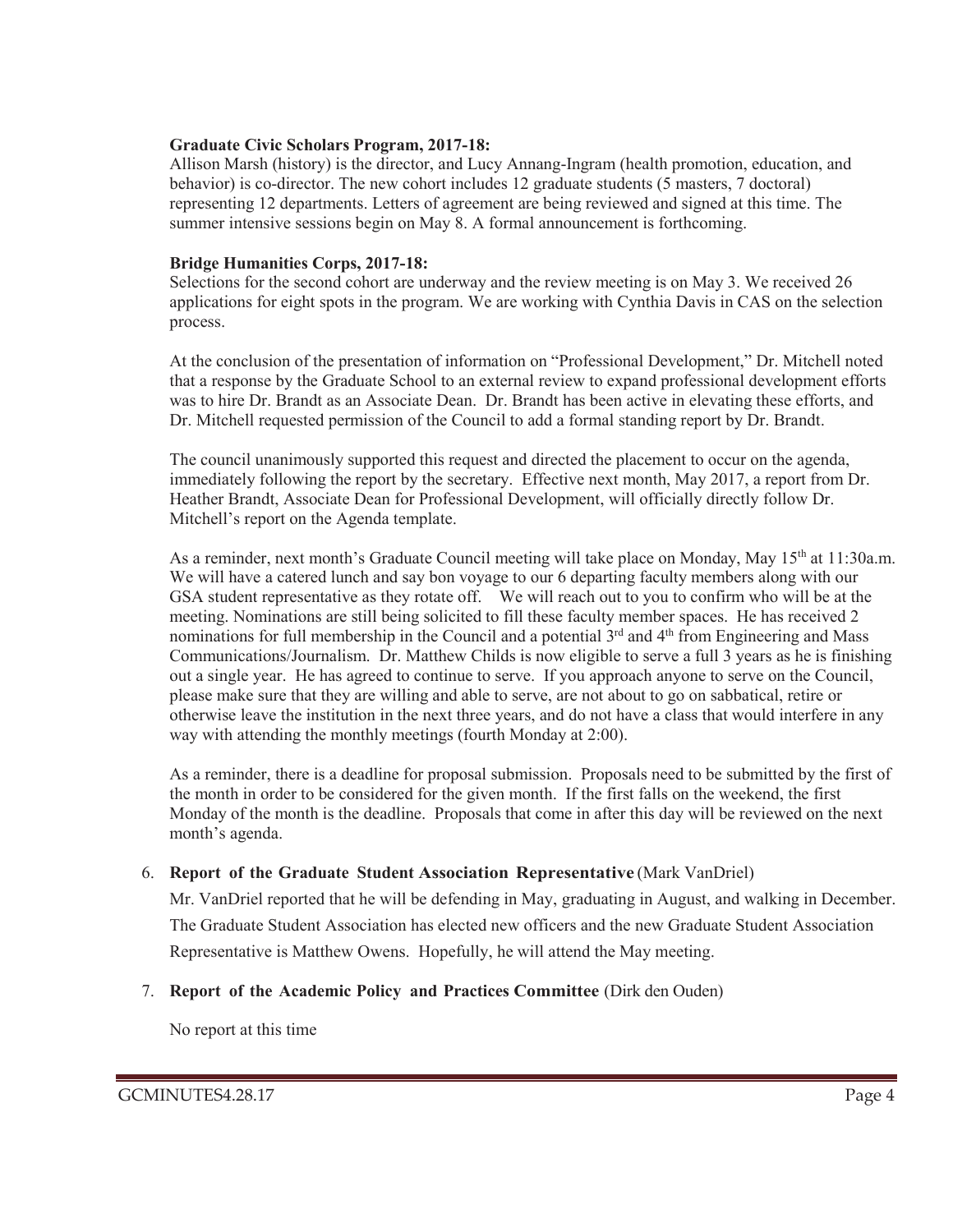8. **Report of the 500/600 Level Courses, Distributed Learning Courses and Special Courses** (Murray Mitchell)

#### **500/600 Level Courses**

A listing of 500/600 Level Courses is presented to Council for informational purposes only.

None at this time

#### **Distributed Learning Courses**

None at this time

#### **Special Topics Course Proposals**

**BADM 790** (3) Capstone HR Consulting Project (Fall 2017) **CRJU 591** (3) Violence and Crime in the Lives of Girls and Women (Summer 2017) **EDRM 878** (3) Principles and Applications of Educational Research (Summer 2017) **EDUC 635** (3) Effectively Integrating Culturally Relevant Practice Early Childhood Math (Summer

#### 2017)

**EMCH** 561 (3) Introduction to Nuclear Safeguards (Summer 2017) **ENHS 793** (3) Molecular Techniques in Toxicology (Fall 2017) **ENHS 793** (3) Societal and Cultural Issues in Science and Technology (Summer 2017) **EPID 794** (3) Epidemiology and Public Health Policy and Practice (Fall 2017) **FAMS 710** (3) Research Methods for Applied Media Studies (Fall 2017) **PEDU 555** (3) Beginning Ice Skating (Fall 2017): This class is a beginning introductory class which really should not be a 500 level class. There are issues surrounding the charge of additional fees that must be approved. This particular class has been approved for substantially larger fee that needs to be paid to the facility for the ice skating. Hopefully, this is the last time that we see a 500 level beginning activity class come through for them. We are working with them to develop a similar model Special Topics class at the undergraduate level.

Recently at an Assistant and Associate Deans for Graduate Education and Colleges meeting, the awareness of some of the rules and regulations that surround appropriate graduate education was discussed. There is a regulation that stipulates what appropriate progress is for graduate students regarding grades of incomplete. Based on feedback from the Assistant and Associate Deans, they were not aware of the rule. When graduate students have accumulated three grades of incomplete, they must be blocked from continued registration. The incompletes must be sorted out before they register for additional classes. This regulation is published but few people are aware of it. It is his plan to do a better job of getting those bits of information out. It would be most helpful if programs did a better job of monitoring their graduate students in their program. He has a printout of over 200 graduate students who have a GPA lower than a 3.0.

A major concern is that students are spending a lot of money for a degree that they are at risk of not completing if someone is not monitoring them. Council members are encouraged to request that program graduate directors, advisors and graduate faculty who are assigned advising responsibilities with graduate students to pay attention to those students for whom they are signing off and telling them to register for another 12 hours. In fairness, when spring advisement happens, fall grades are generally not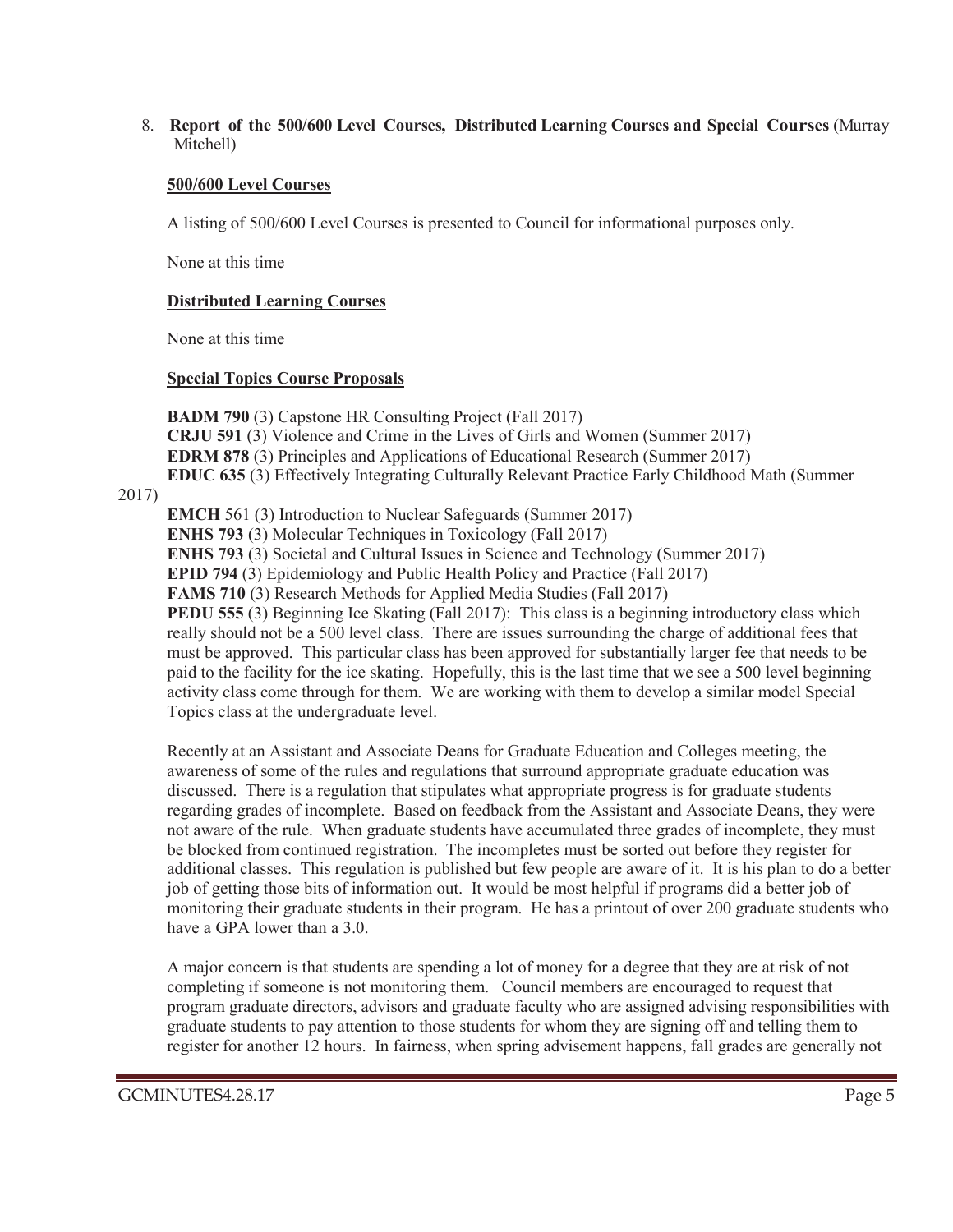yet available. It is entirely reasonable to understand why advisors might sign off on spring classes because they haven't seen fall grades yet. At some point, they must prompt themselves to go back and have a look at how their students are doing. The risk is that the students will find themselves under a massive boulder of student debt and low GPAs. An incomplete will turn into a grade of "F" if it is not dealt with after one year if no back up grade is assigned. No graduate student has ever graduated from the UofSC with a graduate degree with less than a 3.0 GPA, and they never will. Being attentive to where students stand early on is most helpful. Earlier intervention will be most appreciated and that must happen at the program level.

#### 9. **Associate Graduate Faculty Nominations** (Murray Mitchell)

#### None at this time

As a reminder, Associate Graduate Faculty status does provide some additional rights/privileges for faculty in your program who serve full-time. Clinical faculty who are cutting edge researchers themselves should be working with your masters and doctoral students. They are doing the work that your students would like to be a part of. Awarding Associate Graduate Faculty status allows them to chair those committees. If you have any faculty that would fit in that category, you are encouraged to have a look in the Forms Library for the nomination form for Associate Graduate Faculty status that spells out what the criteria are and that mechanism has been used by a number of programs to help spread the workload for supervising masters and doctoral students as chair of their committee and gets those students working with folk who do cutting edge work. It's a win-win for everyone involved. Associate Graduate Faculty can also serve on Graduate Council and Graduate Council committees.

#### 10. **Fellowships and Scholarships Committee** (Scott White)

Dr. Scott White reported that they are working out the trustee recruiting fellowship accepts/declines etc. In terms of the Presidential Fellows, they had 14 to accept, 22 to refuse, 24 denials, 10 withdrew before the committee reviewed their packet, and 1 pending (deferred admission offer for a year).

There was a lot of discussion about the increased number of prospective/current student who refuse fellowships and scholarships for unknown reasons as students are not obligated to reveal why they are refusing financial offers. Quite often it is because they get more lucrative offers from other colleges and universities. It may be time to revisit offer letters that go out from the Graduate School and from the college/units to make sure that they are consistent and not contradictory. The Graduate Council does not have the power to overrule—only to offer assistance. If the UofSC had unlimited resources, the majority of these problems would go away.

#### 11. **Report of Science, Math, and Related Professional Programs Committee** (David Tedeschi)

Below is a list of proposals reviewed by the Committee. Each curricular action can be viewed at this Public Agenda review site: https://www.sc.edu/programproposal/gradagenda/?id=22

At this Public Agenda link, the individual proposals are not live-linked, but agenda items are listed in alphabetical order. To view the full proposals, GC members and Committee Chairs still need to go to the Committee Review site, and filter for "Committees", then for the "Committee" called "Added to Grad Council agenda."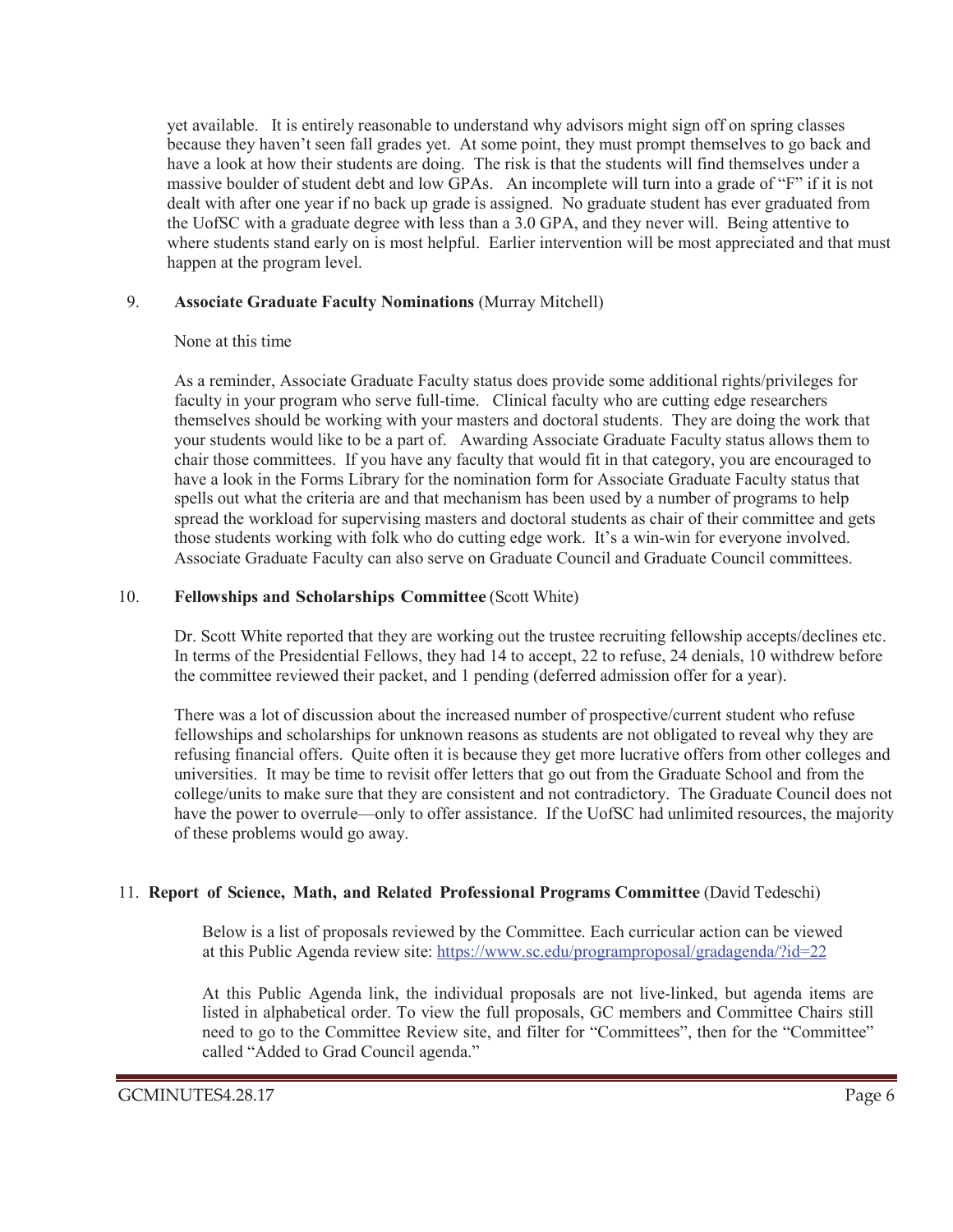- **HPEB 798B** (1 3) Public Health Practicum Fieldwork, Public Health, CCP: Fall 2018
- **ITEC Major / Degree Program,** Engineering and Computing, Change to Existing Program: Fall 2018

#### *These proposals were unanimously approved by Graduate Council.*

#### 12. **Report of the Humanities, Social Sciences, Education, and Related Professional Programs Committee** (Drucilla Barker)

Below is a list of proposals reviewed by the Committee. Each curricular action can be viewed at this Public Agenda review site: https://www.sc.edu/programproposal/gradagenda/?id=22

At this Public Agenda link, the individual proposals are not live-linked, but agenda items are listed in alphabetical order. To view the full proposals, GC members and Committee Chairs still need to go to the Committee Review site, and filter for "Committees", then for the "Committee" called "Added to Grad Council agenda."

- x **SOWK 702** (3) Writing for Professional Social Work Practice, Social Work, NCP: Fall 2017
- **EDRD 700** (3) Multimodal Multi-genre Writing, Education, NCP: Fall 2017

#### *These proposals were unanimously approved by Graduate Council.*

#### 13. **Report of the Grievances, Appeals and Petitions Committee** (Maryah Fram)

None at this time

#### 14. **Other Committee Reports**

None at this time

#### 15. **Old Business**

None at this time

#### 16**. New Business**

None at this time

#### 17. **Good of the Order**

Dr. Matt Brown reminded the members of the Graduate Council and guests to please sign in on the Attendance roster for proper documentation.

Dr. Mitchell reminded the Graduate Council that the May meeting will be on Monday, May 15<sup>th</sup> at 11:30a.m. and lunch will be provided. Please mark your calendars and let us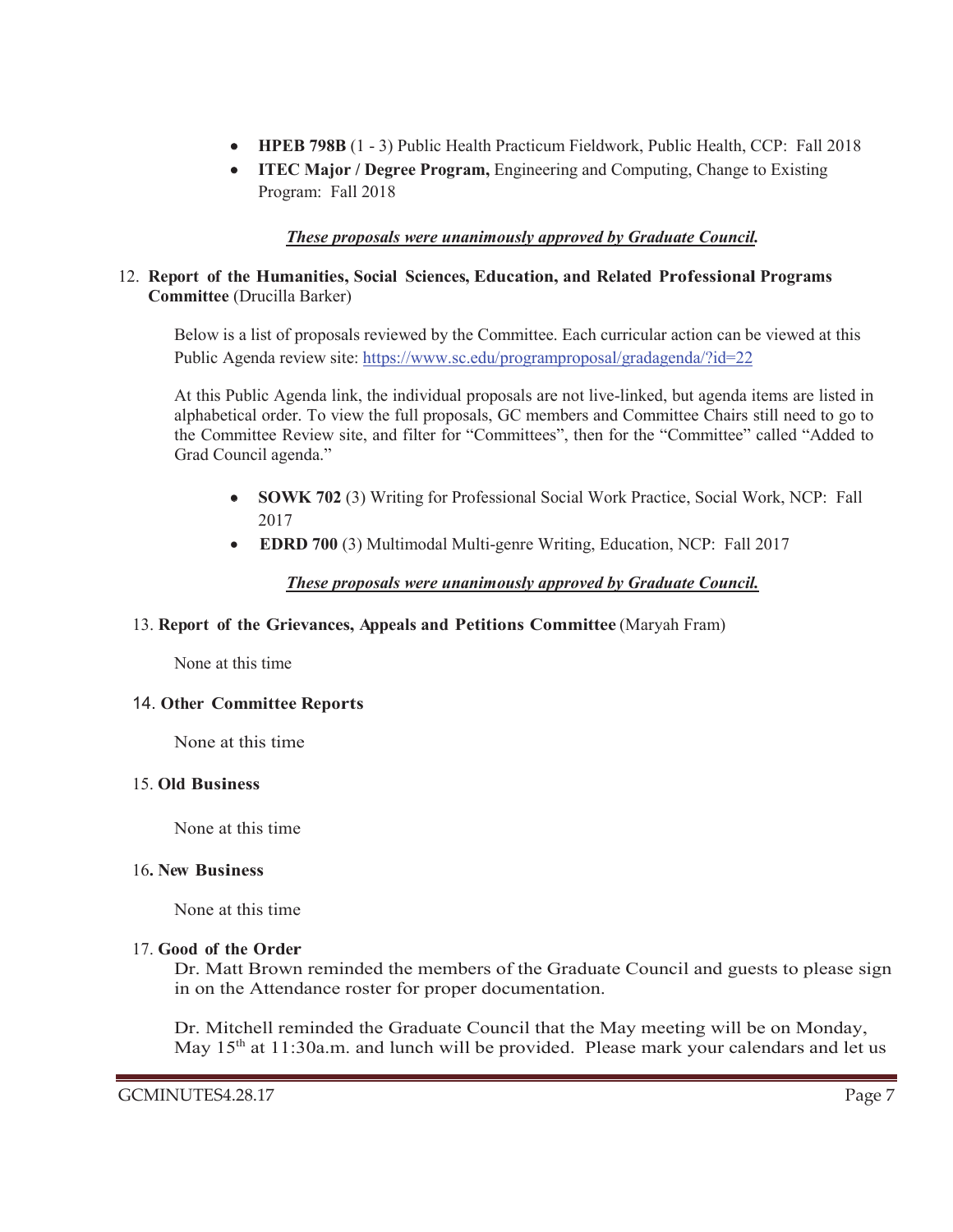know if you will not be in attendance.

#### 18.**Adjournment**

The meeting was adjourned at 3:02p.m.

**Murray Mitchell, Secretary**

CC:

Harris Pastides, President Joan Gabel, Provost Cheryl Addy, Vice Provost & Dean of the Graduate School Deans Department Chairs Graduate Directors Aaron Marterer, University Registrar Elaine Belesky, Office of the Registrar Andrew Graves, Office of the Registrar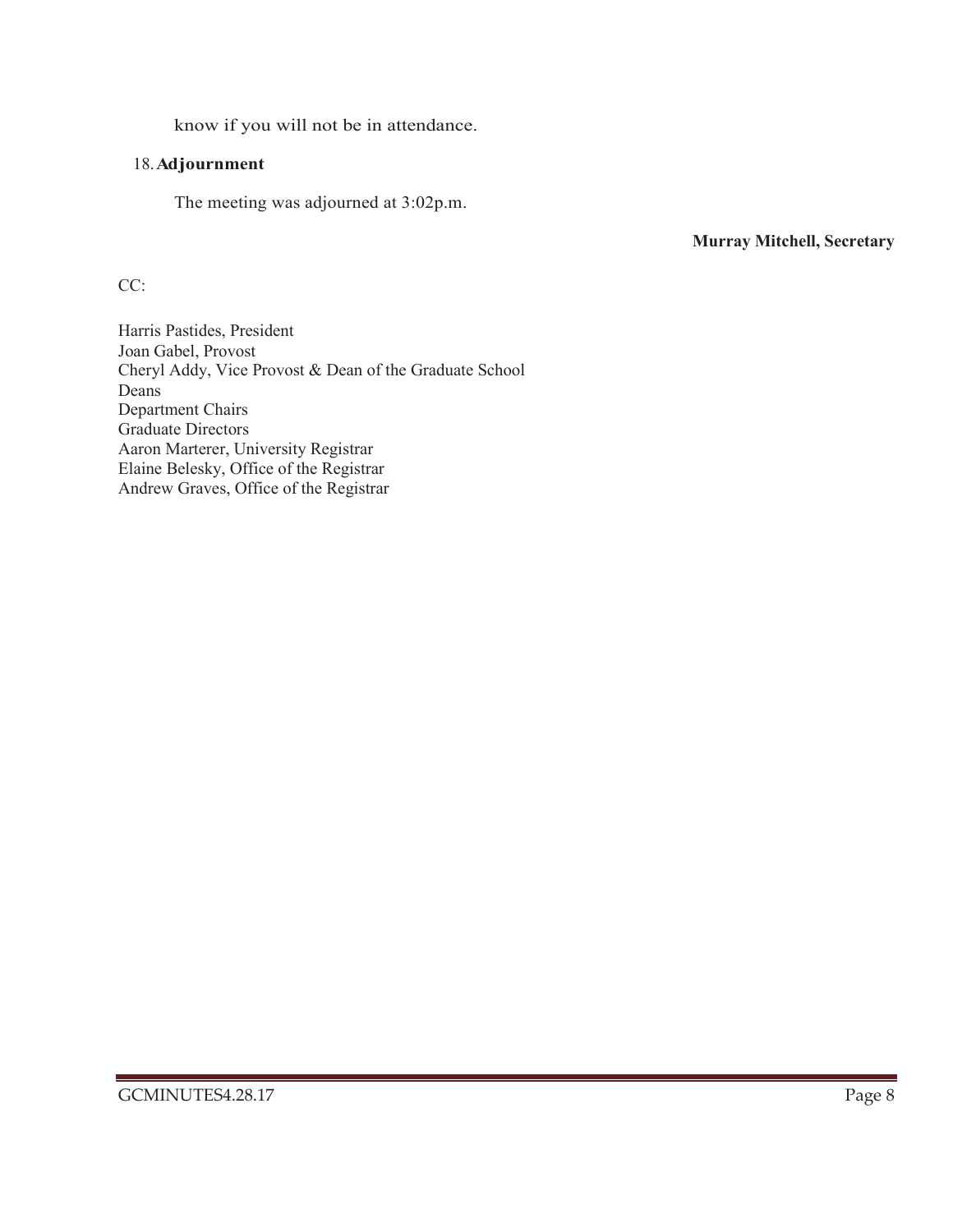## #GRADprofdev Spring 2017 Survey Results

The goal of professional development activities of the Graduate School is to plan, implement, and evaluate high-quality, innovative professional development programming for graduate students to enhance their graduate education experience and prepare them for a variety of meaningful career options after degree.



#GRADprofdev refers to professional development resources originating from the Graduate School or resources shared by the Graduate School.



The University of South Carolina is an equal opportunity institution.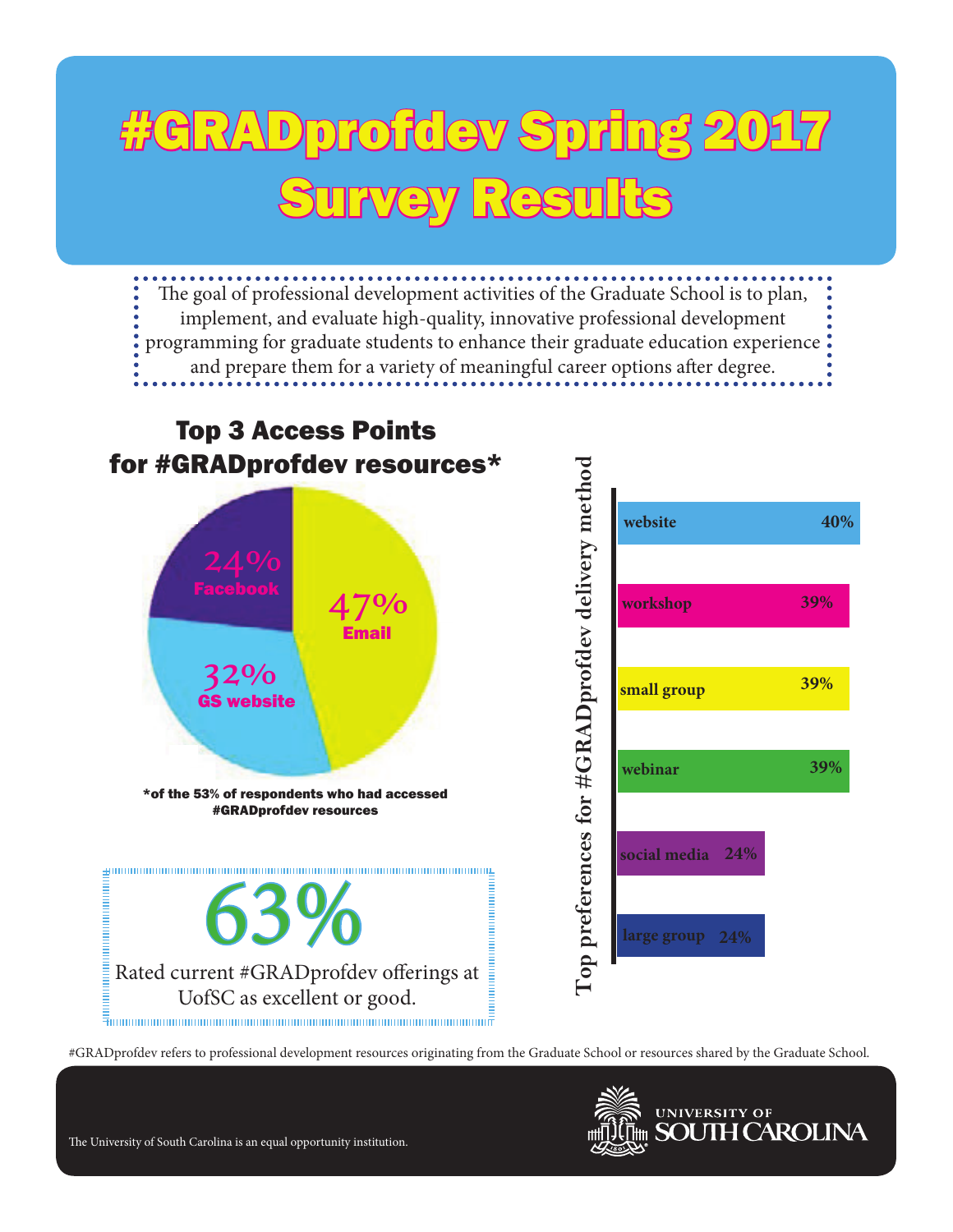Top preferences for #GRADprofdev



## Respondents:

55% Master's students Full-time enrollment **71%** Traditional (on-campus) **70%** 37% First-year in program

,,,,,,,,,,,,,,,,,,,,,,,,,,,,,,,,,,,,,

**Had not participated in any**  47% **#GRADprofdev activities.** e University of South Carolina is an equal opportunity institution. **27% 25% 25% networking preparing resume/CV interviewing 66% searching for a job a"er degree**

### Most popular fall 2017 #GRADprofdev event:



Keep up to date by following us at **#GRADprofdev & GradSchoolAtUSC** on





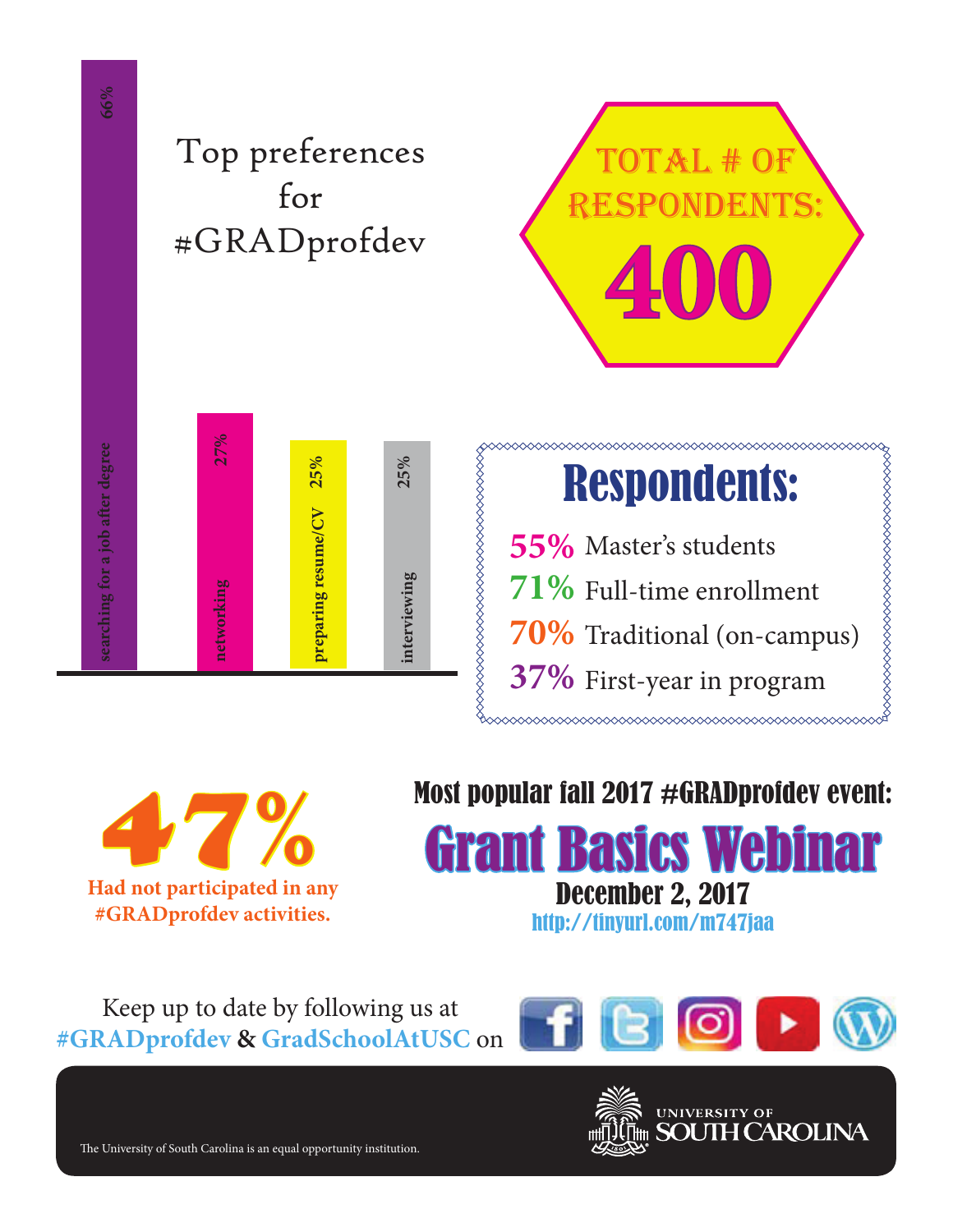Overview of #GRADprofdev Programming | Fall 2016-Spring 2017 (4/24/2017) **Overview of #GRADprofdev Programming | Fall 2016-Spring 2017 (4/24/2017)**

| <b>Evaluation Outcome (as available)</b> | Unavailable; online metrics used to examine exposure and<br>reach of social media posts                                           | Unavailable                                                                                                                                                          | $\parallel$<br>development activity to you? Please circle your answer. (1<br>On a scale of 1-10, how valuable was this professional<br>not at all valuable, $10 =$ extremely valuable)<br>$Mean = 9.2$ (5 respondents) | Unavailable                                                                                                                                                              | Ш<br>development activity to you? Please circle your answer. (1<br>On a scale of 1-10, how valuable was this professional<br>not at all valuable, $10 =$ extremely valuable)<br>$Mean = 8.0$ (3 respondents) | Unavailable                                                                                                                                          | Ш<br>development activity to you? Please circle your answer. (1<br>On a scale of 1-10, how valuable was this professional<br>not at all valuable, 10 = extremely valuable)<br>$Mean = 7.0$ (3 respondents) | Ш<br>professional development activity to you? $(1 =$ Poor, 5<br>On a scale of 1-5, how valuable was this webinar as a<br>Mean = $3.7$ (3 respondents)<br>Excellent) | Ш<br>professional development activity to you? $(1 =$ Poor, 5<br>On a scale of 1-5, how valuable was this webinar as a<br>Mean = $4.0$ (4 respondents)<br>Excellent)                                               | Unavailable                                                                                                                                                                                                     | Ш<br>professional development activity to you? $(1 =$ Poor, 5<br>On a scale of 1-5, how valuable was this webinar as a<br>Mean = $3.8$ (21 respondents)<br>Excellent)       | Ш<br>development activity to you? Please circle your answer. (1<br>On a scale of 1-10, how valuable was this professional<br>not at all valuable, 10 = extremely valuable)<br>$Mean = 8.7 (18$ respondents) |
|------------------------------------------|-----------------------------------------------------------------------------------------------------------------------------------|----------------------------------------------------------------------------------------------------------------------------------------------------------------------|------------------------------------------------------------------------------------------------------------------------------------------------------------------------------------------------------------------------|--------------------------------------------------------------------------------------------------------------------------------------------------------------------------|--------------------------------------------------------------------------------------------------------------------------------------------------------------------------------------------------------------|------------------------------------------------------------------------------------------------------------------------------------------------------|------------------------------------------------------------------------------------------------------------------------------------------------------------------------------------------------------------|----------------------------------------------------------------------------------------------------------------------------------------------------------------------|--------------------------------------------------------------------------------------------------------------------------------------------------------------------------------------------------------------------|-----------------------------------------------------------------------------------------------------------------------------------------------------------------------------------------------------------------|-----------------------------------------------------------------------------------------------------------------------------------------------------------------------------|-------------------------------------------------------------------------------------------------------------------------------------------------------------------------------------------------------------|
| Attendance                               | I                                                                                                                                 | $\infty$                                                                                                                                                             | $\bullet$                                                                                                                                                                                                              | I                                                                                                                                                                        | 3                                                                                                                                                                                                            | $\boldsymbol{8}^*$                                                                                                                                   | $\mathbf{\tilde{5}}$                                                                                                                                                                                       | 53*                                                                                                                                                                  | $37*$                                                                                                                                                                                                              | 3                                                                                                                                                                                                               | 115*                                                                                                                                                                        | $\overline{18}$                                                                                                                                                                                             |
| Main Purpose                             | ion / Networking, Focusing, Job Search /<br>Share professional development resources<br>Self-assessment, Explorati<br>Action Plan | Exploration / Networking, Focusing, Job<br>to the space and resources of the Career<br>Center - Self-assessment,<br>Expose graduate students<br>Search / Action Plan | Enhance understanding of leadership styles and appropriate use of<br>styles (Nathan Strong) - Self-assessment                                                                                                          | (several participants) - Self-assessment, Exploration / Networking,<br>Networking with graduates of UofSC graduate degree programs<br>Focusing, Job Search / Action Plan | Improve collaboration (Nathan Strong) - Self-assessment                                                                                                                                                      | Explain the Affordable Care Act and how graduate students can<br>take advantage of the plans (Jackie Knight) - Professional<br>development (general) | Workshop on financial education and salary negotiation (Student<br>Success Center) - Job Search / Action Plan                                                                                              | Exploration / Networking and Focusing<br>Describe approaches to writing fundable research grants (Lauren<br>Clark and Beth Herron) -                                 | Lewis) - Self-assessment, Exploration / Networking, Focusing, Job<br>Allison Marsh, Lucy Annang Ingram, Kate Olscamp, Kaleea<br>Describe the Graduate Civic Scholars Program (Kirk Foster,<br>Search / Action Plan | Allison Marsh, Lucy Anang Ingram, Kate Olscamp, Kaleea Lewis)<br>- Self-assessment, Exploration / Networking, Focusing, Job Search<br>Describe the Graduate Civic Scholars Program (Kirk Foster,<br>Action Plan | (Brie Turner-McGrievy, Danielle Jake Schoffman, Venice Haynes)<br>Explain a team approach to writing manuscripts for publication<br>- Exploration / Networking and Focusing | Workshop on financial education and salary negotiation (Student<br>Success Center) - Job Search / Action Plan                                                                                               |
| Activity                                 | Friday during academic year on social media)<br>Professional Development Fridays (every                                           | Open House at University of South Carolina<br>Career Center (11/11/16)                                                                                               | Flexible Leadership Workshop (10/21/16)                                                                                                                                                                                | #GRADprofdev Twitter Chat (10/28/16)                                                                                                                                     | Team Player Styles Workshop (11/11/16)                                                                                                                                                                       | Navigating the ACA Marketplace Webinar<br>(11/18/16)                                                                                                 | Start Smart Workshop (11/29/16)                                                                                                                                                                            | Grant Basics Webinar (12/2/16)                                                                                                                                       | Graduate Civic Scholars Program<br>Informational Webinar (1/10/17)                                                                                                                                                 | Graduate Civic Scholars Program<br>Informational Session (1/19/17)                                                                                                                                              | Paper Chase Webinar (1/27/17)                                                                                                                                               | Start Smart Workshop (2/1/17)                                                                                                                                                                               |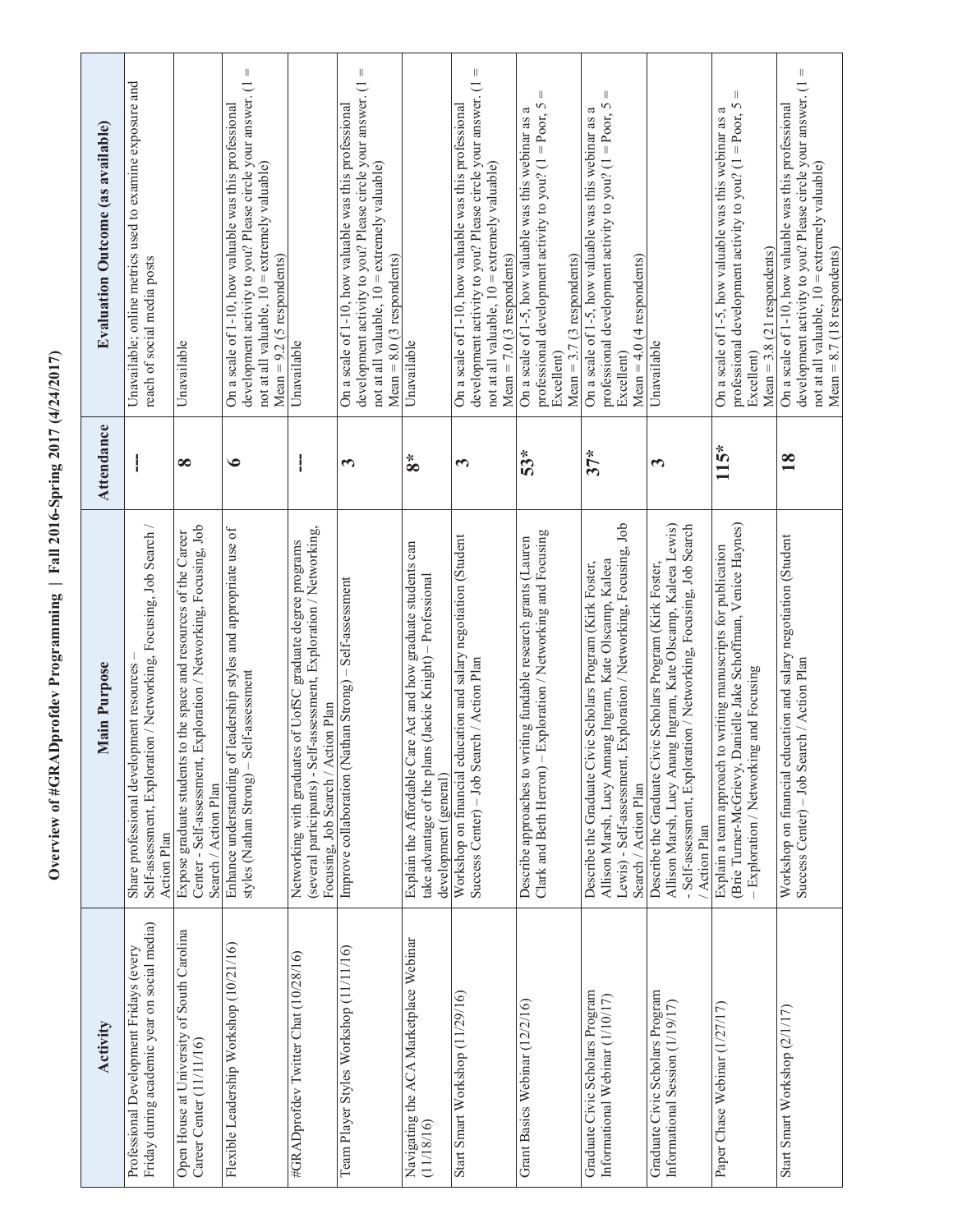| <b>Evaluation Outcome (as available)</b> | development activity to you? Please circle your answer. $(1 =$<br>On a scale of 1-10, how valuable was this professional<br>not at all valuable, 10 = extremely valuable)<br>$Mean = 8.5 (17$ respondents) | development activity to you? Please circle your answer. $(1 =$<br>On a scale of 1-10, how valuable was this professional<br>not at all valuable, 10 = extremely valuable)<br>$Mean = 5.6 (16$ respondents) | $\parallel$<br>professional development activity to you? $(1 =$ Poor, 5<br>On a scale of 1-5, how valuable was this webinar as a<br>Mean = $5.0$ (4 respondents)<br>Excellent) | Unavailable                                                           | In progress                                                                                                   | In progress                                                                                                            | development activity to you? Please circle your answer. (1 =<br>On a scale of 1-10, how valuable was this professional<br>not at all valuable, $10 =$ extremely valuable)<br>In progress – as of $4/11/17$ :<br>Mean = $6.5$ (2 respondents) | development activity to you? Please circle your answer. (1 =<br>On a scale of 1-10, how valuable was this professional<br>not at all valuable, 10 = extremely valuable)<br>Mean = $9.2$ (17 respondents)<br>In progress – as of $4/11/17$ . | In progress                                                                                                            | In progress                                                                          | ł                                                                                                                                        |
|------------------------------------------|------------------------------------------------------------------------------------------------------------------------------------------------------------------------------------------------------------|------------------------------------------------------------------------------------------------------------------------------------------------------------------------------------------------------------|--------------------------------------------------------------------------------------------------------------------------------------------------------------------------------|-----------------------------------------------------------------------|---------------------------------------------------------------------------------------------------------------|------------------------------------------------------------------------------------------------------------------------|----------------------------------------------------------------------------------------------------------------------------------------------------------------------------------------------------------------------------------------------|---------------------------------------------------------------------------------------------------------------------------------------------------------------------------------------------------------------------------------------------|------------------------------------------------------------------------------------------------------------------------|--------------------------------------------------------------------------------------|------------------------------------------------------------------------------------------------------------------------------------------|
| Attendance                               | $\clubsuit$                                                                                                                                                                                                | 32                                                                                                                                                                                                         | $62*$                                                                                                                                                                          | 25                                                                    | $\overline{ }$                                                                                                | $\overline{12}$                                                                                                        | $\mathbf{10}$                                                                                                                                                                                                                                | $\frac{4}{6}$                                                                                                                                                                                                                               | 13                                                                                                                     | $\bullet$                                                                            | 507                                                                                                                                      |
| Main Purpose                             | Small group meetings about academic publishing with publisher-in-<br>residence George Thompson (George Thompson) - Self-<br>assessment, Exploration / Networking, and Focusing                             | Workshop on non-academic career options (Jennifer Polk) - Self-<br>assessment, Exploration / Networking, Focusing, Job Search /<br>Action Plan                                                             | How to use PIVOT as a resource to identify funding for grants,<br>scholarships, and fellowships (Gayle Haddock) – Exploration /<br>Networking and Focusing                     | Mix and mingle with Dean Addy - Professional development<br>(general) | Workshop on financial education and salary negotiation (Student<br>Success Center) - Job Search / Action Plan | Training on how to present research to a non-specialist audience<br>(Jon Edwards) – Professional development (general) | Workshop on making an introduction and networking with UofSC<br>Exploration / Networking, Focusing, Job Search / Action Plan<br>alumni (Mark Anthony and UofSC alumni) - Self-assessment,                                                    | Workshop on non-academic career options (Isaiah Hankel) - Self-<br>assessment, Exploration / Networking, Focusing, Job Search<br>Action Plan                                                                                                | Training on how to present research to a non-specialist audience<br>(Jon Edwards) - Professional development (general) | Workshop on financial education and salary negotiation - Job<br>Search / Action Plan | *Registered – either participated live or accessed recording after; all webinars are posted on YouTube channel to increase accessibility |
| Activity                                 | George Thompson Small Group Meetings<br>(2/23/17)                                                                                                                                                          | Jennifer Polk Workshop (3/17/17)                                                                                                                                                                           | How to use PIVOT to Find Funding Webinar<br>(3/24/17)                                                                                                                          | Reception with Dean Addy (4/3/17)                                     | Start Smart Workshop (4/4/17)                                                                                 | 3MT Workshop (4/6/17)                                                                                                  | Making Memorable Introductions (4/6/17)                                                                                                                                                                                                      | Isaiah Hankel Workshop (4/7/17)                                                                                                                                                                                                             | 3MT Workshop (4/14/17)                                                                                                 | Start Smart Workshop (4/19/17)                                                       | $TOTALS = 22 activities / events$                                                                                                        |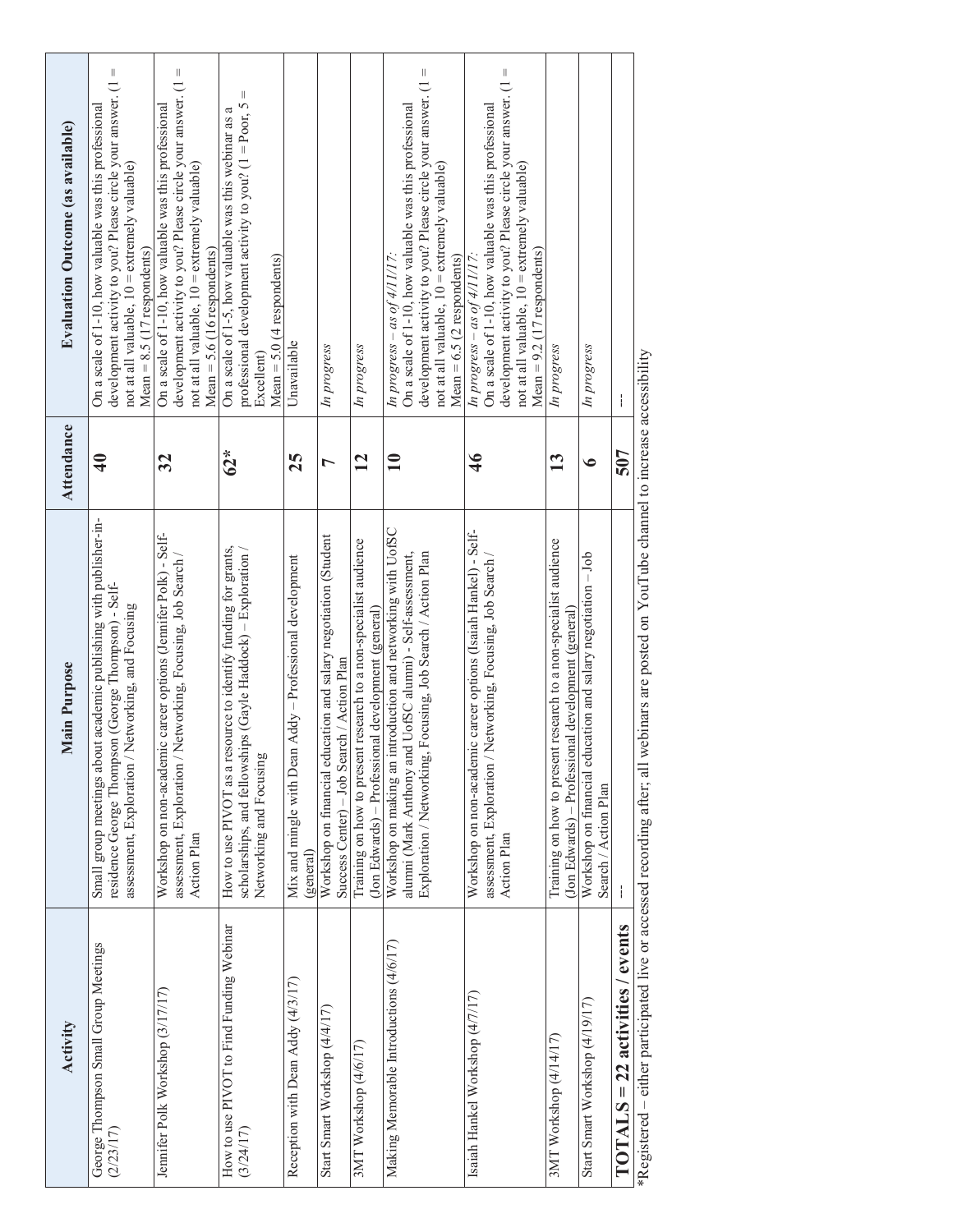

April 12, 2017

THE GRADUATE SCHOOL.

| TO: | Department Chairs and School Directors |
|-----|----------------------------------------|
|     | <b>Graduate Directors</b>              |
|     | Graduate Program Administrators        |

Cheryl Addy Cheryl & Com FROM:

RE: Summer 2017 Hiring for Graduate Students

Because of recent attention to issues related to the Fair Labor Standards Act (FLSA) and the Affordable Care Act (ACA) regulations, I have had extensive discussions with staff in the Graduate School and our campus Human Resources and Payroll offices to assure that our hiring practices for graduate students are compliant with the relevant state and federal laws. Of particular concern to Payroll is assuring compliance with student status to maintain the FICA exemption currently assumed for all graduate assistants. The basic issue is that an individual's role as a student is primary to any secondary role as an employee. Key points to the appointment of graduate assistantships and other employment of graduate students are listed below.

- Effective Summer 2017, student hired as a graduate assistant must be enrolled in a minimum of three (3) credit hours across the summer. We have confirmed that many of our peer institutions follow this practice.
- A student approved for special enrollment (Z-status) for Spring 2017 can be hired as a graduate  $\bullet$ assistant with summer enrollment of 1-2 credit hours.
- An underlying issue is assuring student status as interpreted in federal regulations to maintain the  $\bullet$ student FICA exemption. The employment as a GA should be related to the student's academic progression; the educational aspect of responsibilities should surpass the service or employment aspect. We therefore encourage minimal use of the GSA object code.
- Because of the lower enrollment relative to fall and spring semesters, we will approve graduate assistantships for work up to 28 hours per week. We will not extend beyond 28 hours because of ACA considerations.
- If you wish to hire students who are not enrolled as described above, or for less than 10 or more  $\bullet$ than 28 hours, process through the VIP system as detailed below.
- New international students must be enrolled for a minimum of 6 credit hours across the summer  $\bullet$ session.

The attached table details employment options for a variety of student status combinations.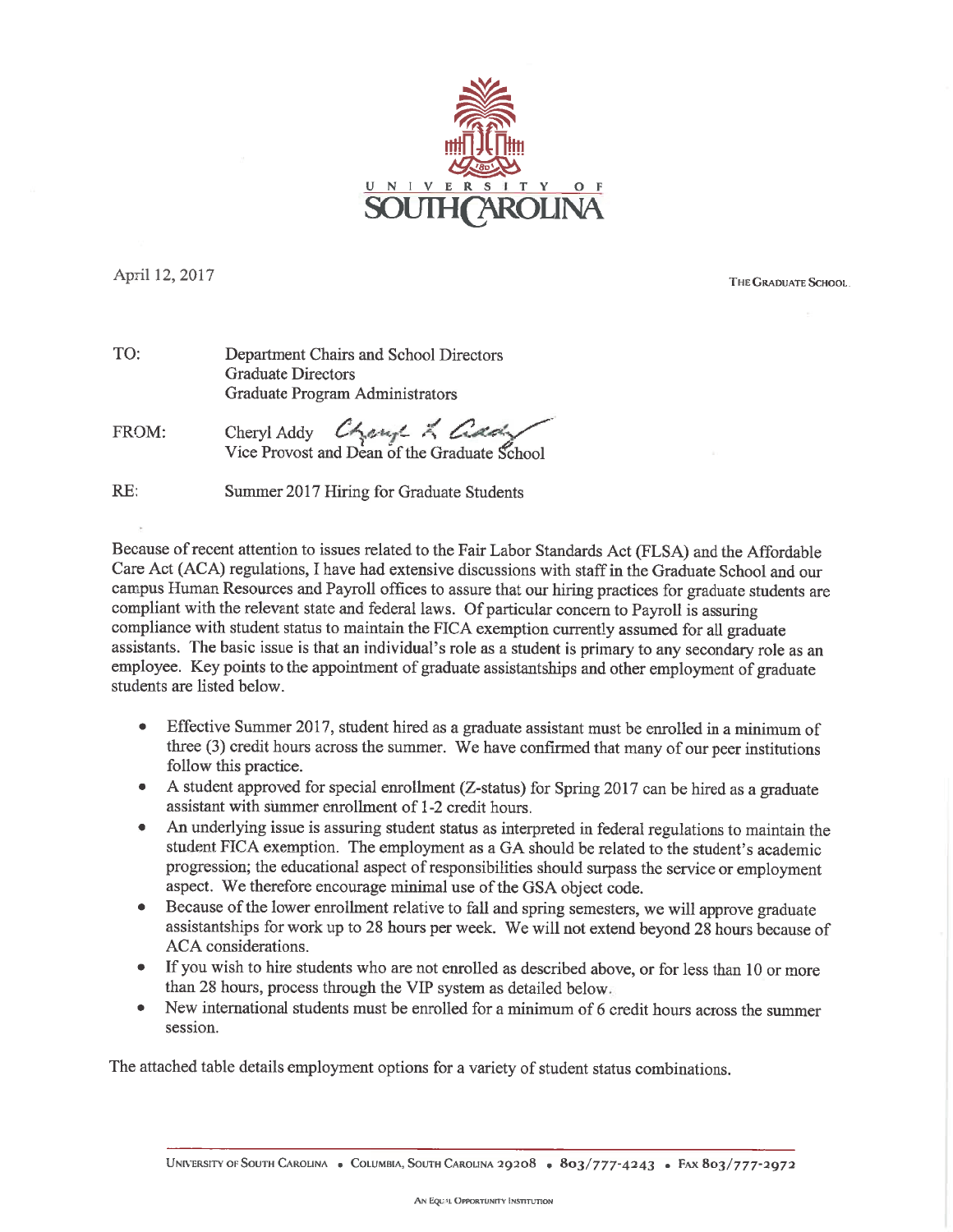| ĺ                 |  |
|-------------------|--|
| $M = 75$          |  |
| $\sim$ and $\sim$ |  |
| 计算机 医血管           |  |
|                   |  |
| É                 |  |
| יש<br>איש<br>アトルく |  |

| <b>Student Type</b>                       | Enrollment<br>Summer  | rs/Week<br>Work Hour | Minimum Pay                                 | VIP Code | <b>Hiring Description</b>                                 | Exempt<br><b>FICA</b> |
|-------------------------------------------|-----------------------|----------------------|---------------------------------------------|----------|-----------------------------------------------------------|-----------------------|
| (Z-Status in Spring<br>Special Enrollment | $\geq$ 1 credit hours |                      |                                             | 51351    | Teaching Assistant (Instructor of<br>Record) <sup>1</sup> | Yes                   |
| will carry into<br>Summer)                |                       | 10-28                | hours/week; prorated<br>\$1200 for 10 work- | 51354    | Instructional Assistant <sup>1</sup>                      | Yes                   |
| New or Continuing                         |                       |                      | for additional hours                        | 51353    | Research Assistant                                        | Yes                   |
| Graduate Student                          | $\geq$ 3 credit hours |                      |                                             | 51352    | Staff Assistant <sup>2</sup>                              | Yes                   |
|                                           | $\geq$ 1 credit hour  | $\frac{1}{2}$        |                                             | 51355    | Hourly Graduate Student-Enrolled                          | Yes                   |
|                                           | $\geq$ 3 credit hours | $10 - 28^{2}$        |                                             | 51355    | Hourly Graduate Student-Enrolled                          | Yes                   |
| New or Continuing<br>Student              | 0 credit hours        | $\frac{1}{4}$        | Minimum wage<br>(2 \$7.25/hr.)              | 51370    | Hourly Grad Student-Not Enrolled                          | $\frac{1}{2}$         |
|                                           | ⊲ credit hours        | $10 - 28^2$          |                                             | 51370    | Hourly Grad Student-Not Enrolled                          | $\frac{1}{2}$         |
|                                           | $\geq$ 1 credit hour  | $29 - 40^{4}$        |                                             | 51370    | Hourly Grad Student-Not Enrolled                          | $\frac{1}{2}$         |

# **SUMMER HIRING THROUGH HR** *SUMMER HIRING THROUGH HR*

| <b>Student Type</b>      | <b>Enrollment</b><br>Summer | $\mathbb{W}\text{eek}$<br>Nork Hours | Minimum Pay    | <b>HR</b> Code          | <b>Hiring Description</b>                    | FICA<br>Exempt      |
|--------------------------|-----------------------------|--------------------------------------|----------------|-------------------------|----------------------------------------------|---------------------|
| Incoming Fall<br>student |                             |                                      | Ainimum wage   |                         | Temporary Employee<br>Summer TFAC (teaching) |                     |
| May 2017<br>Graduate     | Ocredit hours               | $-403$                               | (2 \$7.25/hr.) | 51410<br>51335<br>51331 | Summer TFAC (non-teaching)                   | $\tilde{\varkappa}$ |

<sup>1</sup> Students hired as teaching or instructional assistants should have already completed the GTA/GIA training, including the orientation and GRAD 701. Students hired as teaching or instructional assistants should have already completed the GTA/GIA training, including the orientation and GRAD 701.

- $2$  Employment as a GA should be related to the student's academic progression the educational aspect of responsibilities must surpass the service <sup>2</sup> Employment as a GA should be related to the student's academic progression – the educational aspect of responsibilities must surpass the service aspect. We therefore encourage minimal use of the GSA object code. Positions not meeting the GA definitions require an hourly position. aspect. We therefore encourage minimal use of the GSA object code. Positions not meeting the GA definitions require an hourly position.
- <sup>3</sup> FLSA and ACA implications must be considered. ACA initiatives begin at 30 work-hours per week. FLSA and ACA implications must be considered. ACA initiatives begin at 30 work-hours per week.
- $4\,$  Even though enrolled, the service vs education balance for students with > 28 hours/week defaults to 51370 to trigger FICA taxes for the summer Even though enrolled, the service vs education balance for students with > 28 hours/week defaults to 51370 to trigger FICA taxes for the summer months.